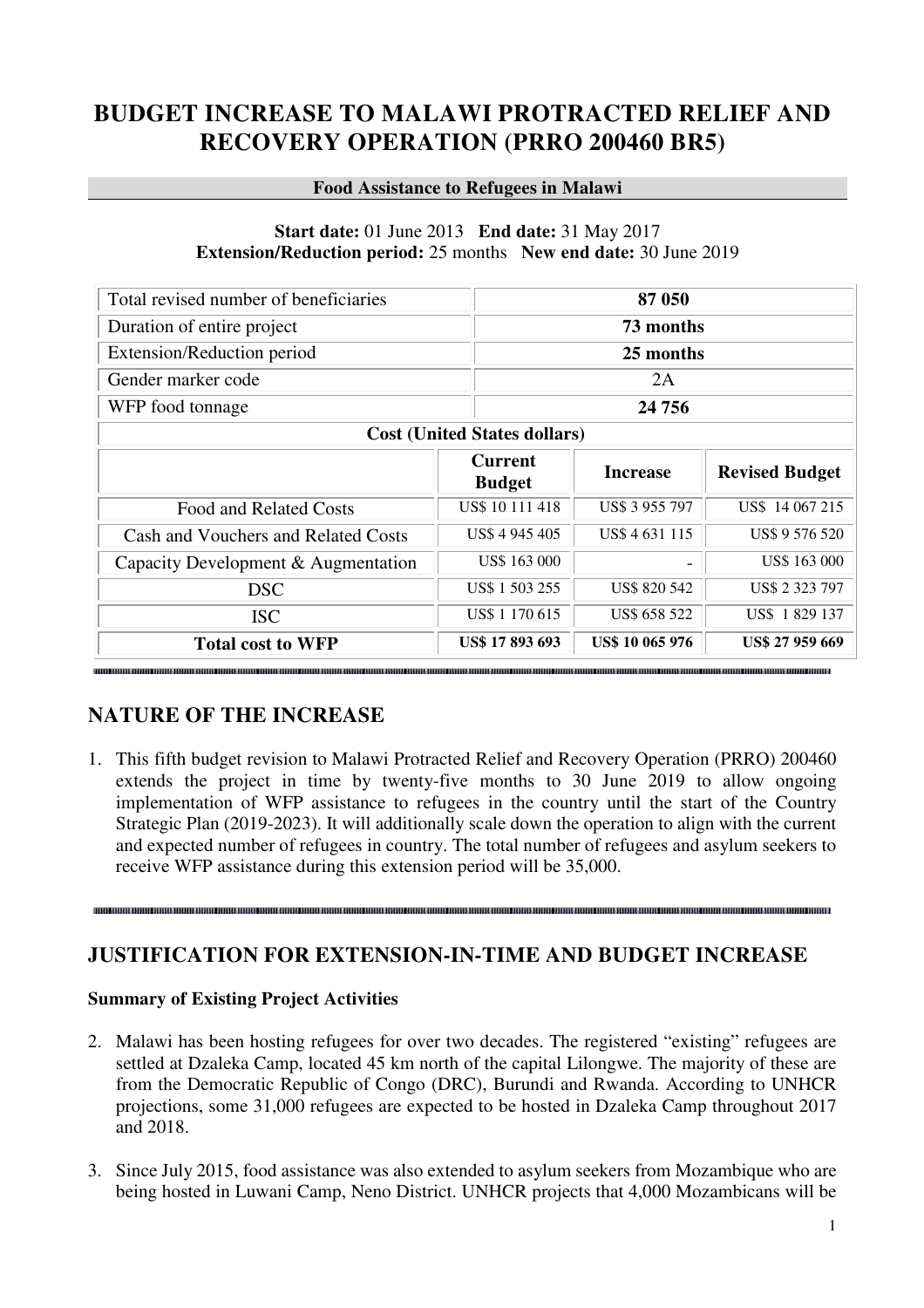living in Luwani camp (51 percent female, 49 percent male, of which 55.13 percent are children under the age of 18), between June 2017 and June 2019. The initial number of Mozambican asylum seekers was expected to increase as a result of conflict and reached 30,000 people by September 2016. However, a cessation of hostilities has allowed the majority of the displaced populations to return to Mozambique, hence the lower than expected number remaining.

- 4. This PRRO therefore assists both refugees and asylum seekers namely the "existing" caseload of refugees from the Great Lakes region hosted in Dzaleka Camp, Dowa District in central region, and the new asylum seekers from Mozambique hosted in Luwani Camp, Neno District in southern region (see attached map).
- 5. The overall goal of this PRRO is to contribute towards and maintain the food and nutrition security of those in both camps, while addressing malnutrition and micronutrient deficiencies in children under two with special emphasis on prevention of anemia and stunting. WFP will provide fortified nutritious commodity to all beneficiaries to mitigate the prevalence of anemia and stunting. WFP also recognises the role of food insecurity in decisions taken by women to engage in transactional sex for food, or for money to buy food, and as a barrier for women in abusive relationships. The operation is in line with WFP's Gender Policy (2015–2020) and the Southern Africa regional gender implementation strategy.<sup>1</sup> It contributes to WFP's Strategic Objectives 1 and 3, the Zero Hunger Challenge and Sustainable Development Goals 2 and 17.
- 6. This project has undergone four budget revisions since its inception. The first two budget revisions adjusted the LTSH rate, the third extended the project in time from June 2015 to May 2017 and introduced cash-based transfers (CBT) from September 2015, while the fourth budget revision adjusted the refugee caseload due to the influx from Mozambique. Due to resourcing constraints, CBT has been not implemented to date.
- 7. WFP, in collaboration with UN Women and UNHCR, conducted a study on the prevalence of sexual gender-based violence (SGBV) among the refugees in Dzaleka Camp. The study established a high correlation between incidences of SGBV, likelihood of engaging in transactional sex and vulnerability to food insecurity.<sup>2</sup> This was supported by findings from monitoring activities, which highlighted the link between an increase in SGBV and engagement in transactional sex, to food insecurity.
- 8. In 2014-2015, WFP, UN Women and UNHCR implemented a joint project to address SGBV among refugees in Dzaleka through capacity building and awareness activities on prevention and management of SGBV cases. The outcomes of this project were increased awareness of SGBV among refugees and the identification of gaps at policy and operational level required to ensure protection of vulnerable groups in refugee camps. There are on-going discussions and a concept note has been developed to extend the project to cover both Dzaleka and Luwani camps, funding permitting.
- 9. WFP, UNHCR and the NGO PLAN currently support the training of women and youth in Dzaleka camp with skills to develop income generation activities. Trainings have been provided in tailoring, restaurant management, small business, and farming.

<sup>&</sup>lt;sup>1</sup> Building on knowledge acquired in gender mainstreaming under the joint WFP and Institute of Development Studies learning initiative.

<sup>2</sup> Sexual and Gender Based Violence (SGBV) Baseline Survey - Dzaleka Camp, 2014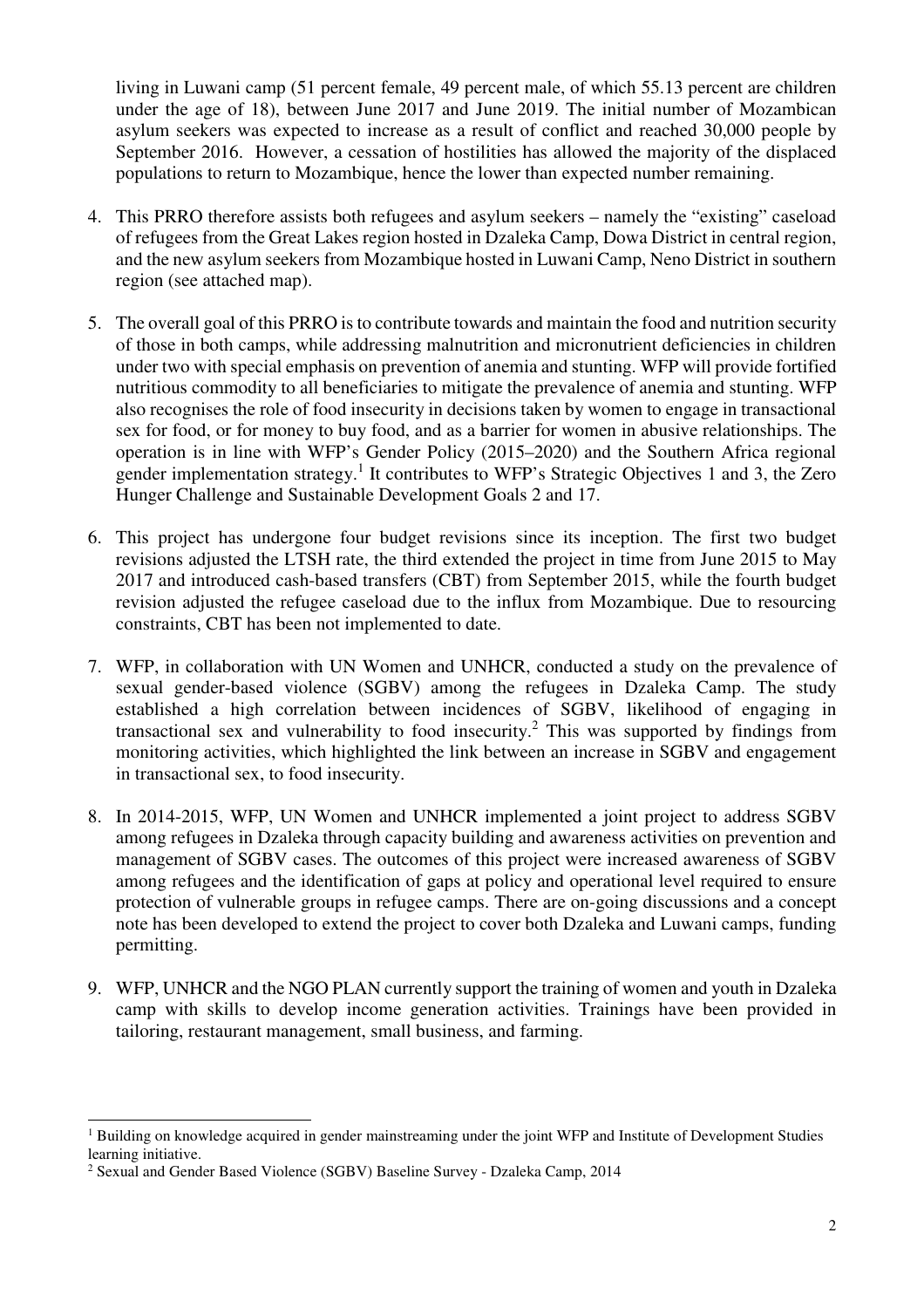#### **Conclusion and Recommendations of the Re-Assessment**

- 10. This budget revision is in line with the recommendations from the Joint Assessment Mission  $(JAM)^3$  conducted in Dzaleka and Luwani camps in May 2017 by WFP, UNHCR, the Government of Malawi and other partners. The findings of the assessment showed that the majority of refugees and asylum seekers, both men and women, rely on food assistance to meet their food needs and thus recommended that UNHCR and WFP continue to provide a full food ration to all beneficiaries. The food assistance provides limited dietary diversity<sup>4</sup> and refugees and asylum seekers reported that food rations are insufficient to cover a full month. To ensure that beneficiaries have access to diversified foods and are able to meet their food and nutrition needs, WFP will, from January 2018, introduce CBT in Dzaleka camp to allow households to purchase various food items from the local markets, while continuing to provide in-kind food assistance in Luwani camp.
- 11. The nutrition survey conducted in November 2016 reveals that acute malnutrition levels in both Dzaleka and Luwani camps are generally low at less than two percent (1 percent and 1.6 percent respectively) and similar to those levels found in the previous two surveys conducted in 2012 and 2014, confirming that acute malnutrition has been contained. However, the survey revealed high prevalence of stunting (chronic malnutrition) in children well above the 'acceptable level' of <20%. In both Dzaleka and Luwani, chronic malnutrition remains high at 34.8% and 47.7% respectively. The JAM report also recommends the continued provision of specialized nutritious food such as Super Cereal and Super Cereal Plus<sup>5</sup> to address micronutrient deficiencies (specifically anemia), and prevent undernutrition in children 6- 23 months.
- 12. Those living in Dzaleka and Luwani camps continue to lack viable alternative livelihood options in view of the Government's encampment policy and lack of access to formal employment or business opportunities. However, currently the Government of Malawi is in the process of drafting a new migration policy that will address issues related to refugees' employment and income generating activities, among others. Additionally, while there are plans to relocate Dzaleka refugees north to the Karonga district where they can access land for cultivation, progress is slow. WFP food assistance is therefore currently the most reliable source of food and nutrition.
- 13. As part of the Joint Action Plan, the WFP Country Office will advocate (and engage in refugee policy dialogue) to promote an enabling environment for increased refugee self-reliance and explore opportunities to promote sustainable refugee livelihoods, should this become feasible within the lifetime of this project. This however will be largely dependent on the new migration policy and relocation plans of the government.
- 14. The CBT component was initially informed by a 2014 feasibility study that looked at gender disaggregated market access, and included a market assessment, various sectorial capacity assessments and was supported by the latest JAM report. The markets in the surrounding two districts (Dowa and Ntchisi, as well as Lilongwe)<sup>6</sup> are also able to meet the demand for the whole food basket of the targeted population. The assessment recommended maintaining in-kind food

<sup>&</sup>lt;sup>3</sup> The JAM included a Food and Nutrition security assessment conducted at household level and reviewed WFP's package of assistance including suitability and relevance to establish current needs and the future scope of WFP assistance to refugees in Malawi.

<sup>4</sup> Draft JAM 2016 report

<sup>&</sup>lt;sup>5</sup> Super Cereal Plus for children aged 6-23 months and Super Cereal for other household members.

<sup>&</sup>lt;sup>6</sup> The refugees are hosted in Dowa district, which according to WFP's Integrated Context Analysis (ICA) is the most food secure district, followed by Kasungu and Ntchisi Also the camp is at less than 1 hour drive from Lilongwe markets.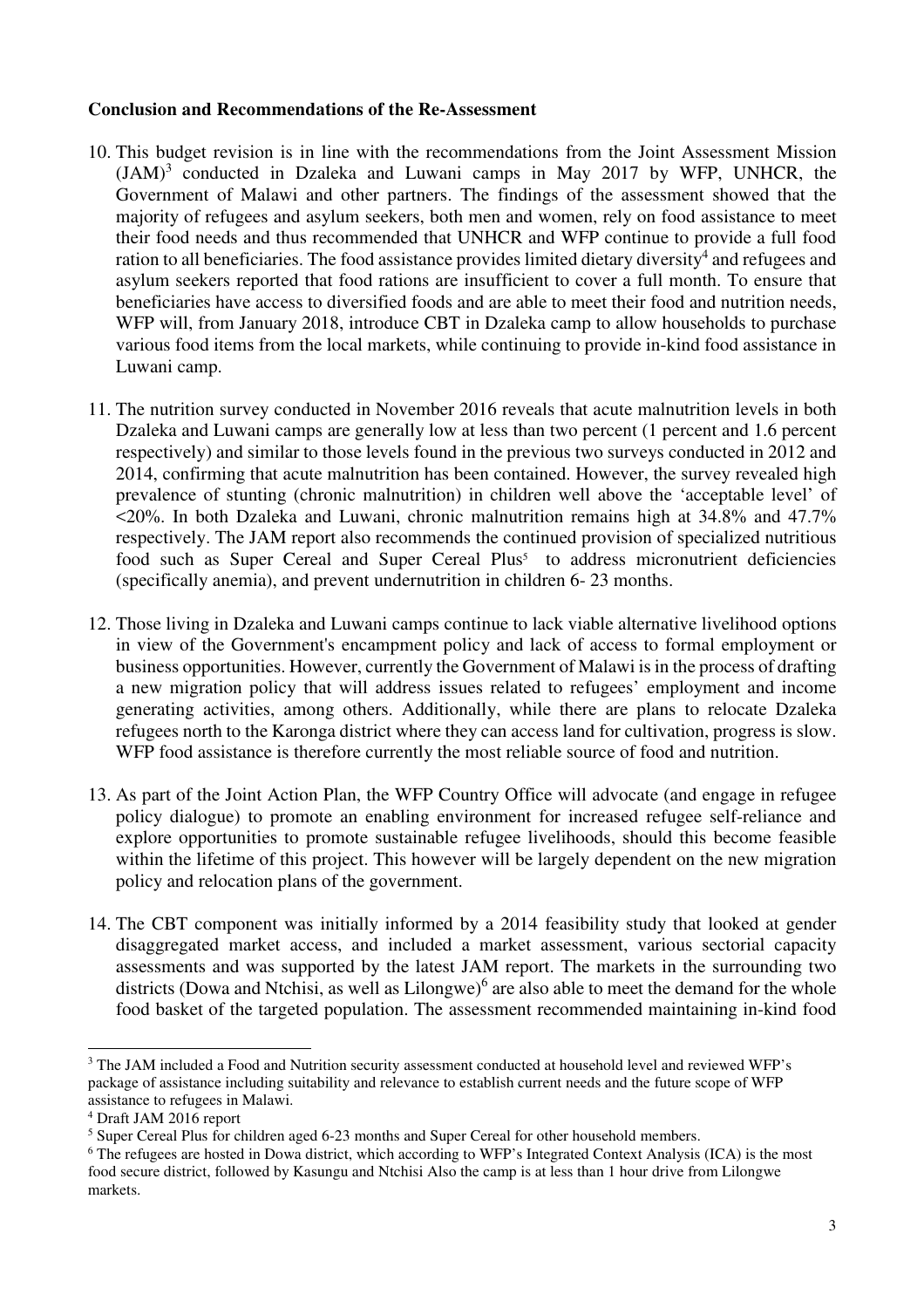assistance for specialized nutritious foods such as Super Cereal and Super Cereal Plus, given that these commodities are not readily available on the local market.

- 15. The in-kind food basket provided in both camps consists of maize, pulses and vegetable oil. Super Cereal Plus is provided to children aged 6-23 months and Super Cereal to pregnant / lactating women (PLW) to address micronutrient deficiencies (specifically anemia), and prevent undernutrition in children 6-23 months. However, the market study<sup>7</sup> examined beneficiary preference found that the preference of both women and men, particularly that of refugees in Dzaleka originating from the Great Lakes region and Horn of Africa, differs to the food provided. The JAM<sup>8</sup> found that refugees sell predominantly cereals and pulses to purchase preferred food commodities.
- 16. WFP, jointly with other agencies including UNHCR and UN Women and cooperating partners, will regularly undertake assessment and gender-responsive monitoring of food assistance programmes to ensure they address the food and nutrition security needs of women, men, boys and girls resident in the camps. UNHCR and partners provide WASH, childcare and protection services, and UNHCR is working to bring on board UNICEF to further support activities in the camps. WFP will also work to strengthen the collaboration and complementarities with partners working on health, nutrition, WASH, among other issues, within the camps.

#### **Purpose of Extension and Budget Increase**

- 17. This fifth budget revision to Malawi PRRO 200460 extends the project in time by twenty five months to 30 June 2019 to allow ongoing implementation of WFP assistance to refugees in the country until the start of the 2019-2023 Country Strategic Plan (CSP). This will allow WFP to continue providing assistance to refugees in Malawi while the situation, particularly regarding the future of asylum seekers from Mozambique, becomes clearer; and align beneficiary numbers to realistic projections as forecasted by UNHCR, reducing the number to 35,000 people over the next two years. Following JAM findings and beneficiary number projections, this budget revision will also include CBT from 2018 onwards in Dzaleka camp.
- 18. WFP will assist an estimated population of 35,000 refugees and asylum seekers hosted in the two camps for the duration of this budget revision but will not be implementing host community activities. FFA activities for host communities had been planned for this project but will be removed with this budget revision due to resourcing restrictions. However, host communities will still benefit from partner complementary activities, such as the health centre and related SBCC messaging.
- 19. The removal of FFA in host communities will also allow the country office time to review the planning process and align with the findings of a UNHCR socio-economic analysis currently under finalization, which examines opportunities for livelihood activities for both the refugees and host communities. Both in-kind food and cash transfers will be provided in Dzaleka camp, while for Luwani camp only in-kind will be utilised. WFP will collaborate with UNHCR, the Government of Malawi, and the International Organization for Migration (IOM), UNICEF and other partners including NGOs to deliver the assistance to the asylum seekers.
- 20. In May 2017 UNHCR introduced ProGRESS, a biometric registration system, in Dzaleka camp which has been used for the distribution of in-kind food assistance. With the introduction of CBT in Dzaleka camp from January 2018, WFP Malawi plans to rollout SCOPE for CBT management.

<sup>7</sup> Market Assessment report, Dzaleka refugee camp, 2014

<sup>8</sup> JAM report, 2017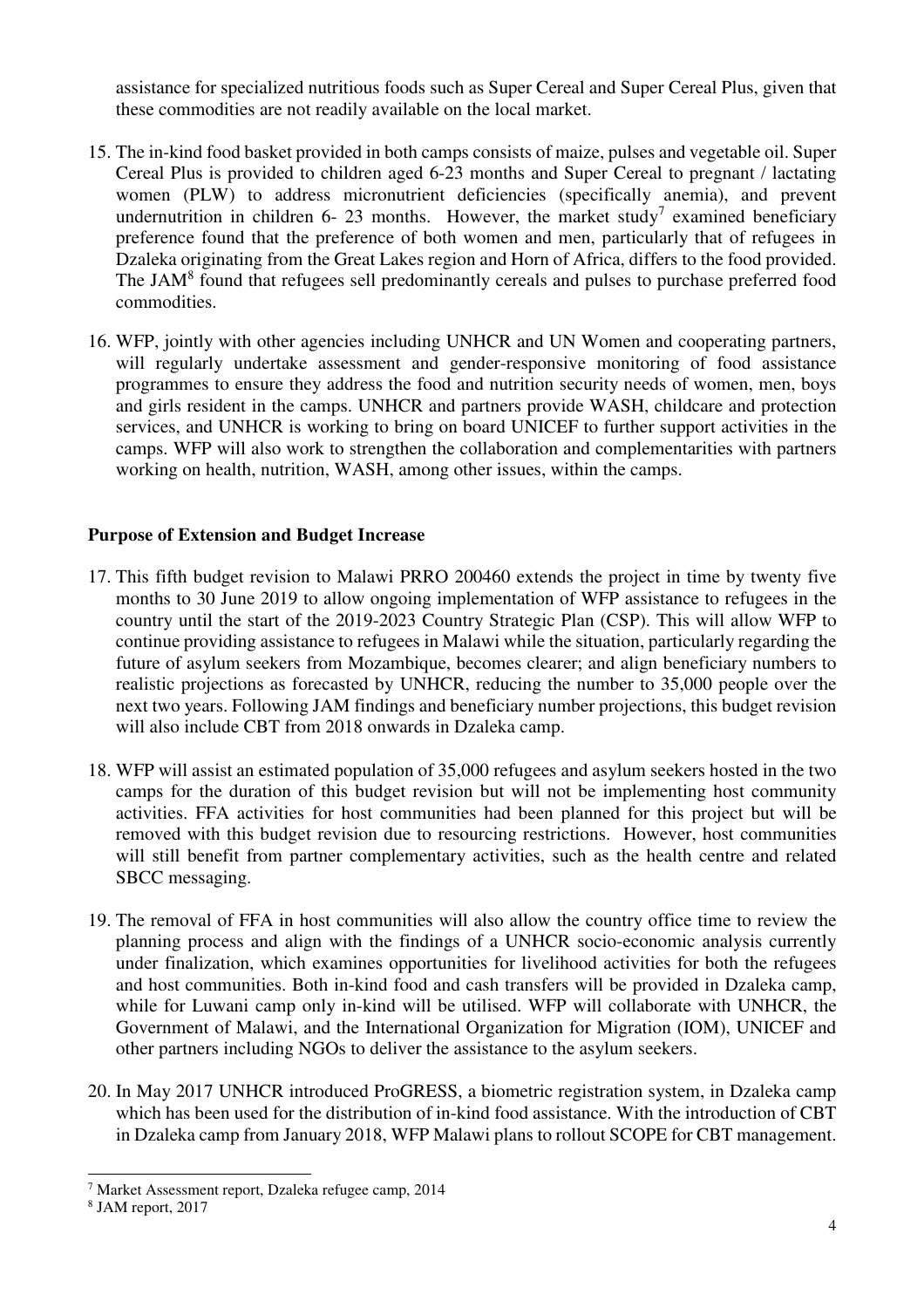- 21. Nutrition education, including gender transformative social behavior change communication (SBCC), will continue to be conducted by UNHCR/WFP and cooperating partners in both camps. Food distributions, the health centre and community radio are used to sensitize refugees and asylum seekers on the importance of each commodity (including Super Cereal and Super Cereal Plus), issues around intra-household sharing of specialized commodities, anemia prevention measures, dietary diversity and SGBV. To support more nutrition and HIV-sensitive programming, WFP will include SBCC which targets men and boys and other caregivers as key players in addressing gender equality, nutrition and HIV and AIDS and these nutrition-sensitive actions will reach all refugee and asylum seeker households, and host communities.
- 22. Leveraging the Government and UNHCR's leadership on partnership and protection issues, WFP continues to strengthen partnerships with stakeholders to ensure effective coordination in the planning and implementation of refugee activities.

| <b>TABLE 1: BENEFICIARIES BY ACTIVITY</b>               |                |                  |              |                         |                  |                |               |                  |              |
|---------------------------------------------------------|----------------|------------------|--------------|-------------------------|------------------|----------------|---------------|------------------|--------------|
| Activity                                                | <b>Current</b> |                  |              | <b>Extension period</b> |                  | <b>Revised</b> |               |                  |              |
|                                                         | Boys /<br>Men  | Girls /<br>Women | <b>Total</b> | Boys /<br>Men           | Girls /<br>Women | <b>Total</b>   | Boys /<br>Men | Girls /<br>Women | <b>Total</b> |
| Relief: Targeted food assistance during the lean season |                |                  |              |                         |                  |                |               |                  |              |
| General Food<br>Distribution (Food)                     | 32 367         | 27 183           | 59 550       | 19022                   | 15978            | 35 000         | 32 367        | 27 183           | 59 550       |
| General Food<br>Distribution (CBT)                      | 16 066         | 13 4 84          | 29 550       | 16848                   | 14 152           | 31 000         | 16 066        | 13 4 84          | 29 550       |
| Food for asset creation<br>(Food) participants          | 500            | 1 500            | 3 0 0 0      | $\mathbf{0}$            | $\mathbf{0}$     | 0              | 1500          | 1500             | 3 000        |
| Food for asset creation<br>(CBT) participants           | 1 0 0 0        | 1 0 0 0          | 2 0 0 0      | 0                       | $\mathbf{0}$     | 0              | 1 0 0 0       | 1 0 0 0          | 2 000        |
| 6-23 months old Nutrition<br>(Food)                     | 3013           | 3 0 2 5          | 6 2 18       | 1 2 4 8                 | 1 2 5 2          | 2 500          | 3013          | 3 0 25           | 6 2 18       |
| <b>TOTAL</b>                                            | 46 117         | 40 933           | 87 050       | 19 0 22                 | 15 978           | 35 000         | 46 117        | 40 933           | 87 050       |

*Totals include FFA beneficiaries estimated as the number of participants times the family size of 5.5 The number of boys/men is abnormally higher than girls/women, as the majority of refugees in Dzaleka Camp are boys/men who fled from the Great Lakes region (based on UNHCR population statistics) GFD (CBT) beneficiaries are a subset of GFD (food) beneficiaries* 

23. In Dzaleka, a combination of both in-kind food and CBT will be utilised to provide food assistance to beneficiaries, while in Luwani only in-kind transfers will be provided. In both locations, specialized nutritious products will continue to be distributed in-kind to targeted groups.

| <b>TABLE 2: REVISED DAILY FOOD RATION/TRANSFER BY ACTIVITY - CBT TOOL</b><br>(g/person/day) |                                           |                  |                              |  |
|---------------------------------------------------------------------------------------------|-------------------------------------------|------------------|------------------------------|--|
|                                                                                             | <b>General Food Distribution</b><br>(GFD) | <b>Nutrition</b> | <b>Food for Assets (FFA)</b> |  |
|                                                                                             | Revised                                   | Revised          | Revised                      |  |
| Maize                                                                                       | 450                                       |                  |                              |  |
| Pulses                                                                                      | 50                                        |                  |                              |  |
| Vegetable Oil                                                                               | 25                                        |                  |                              |  |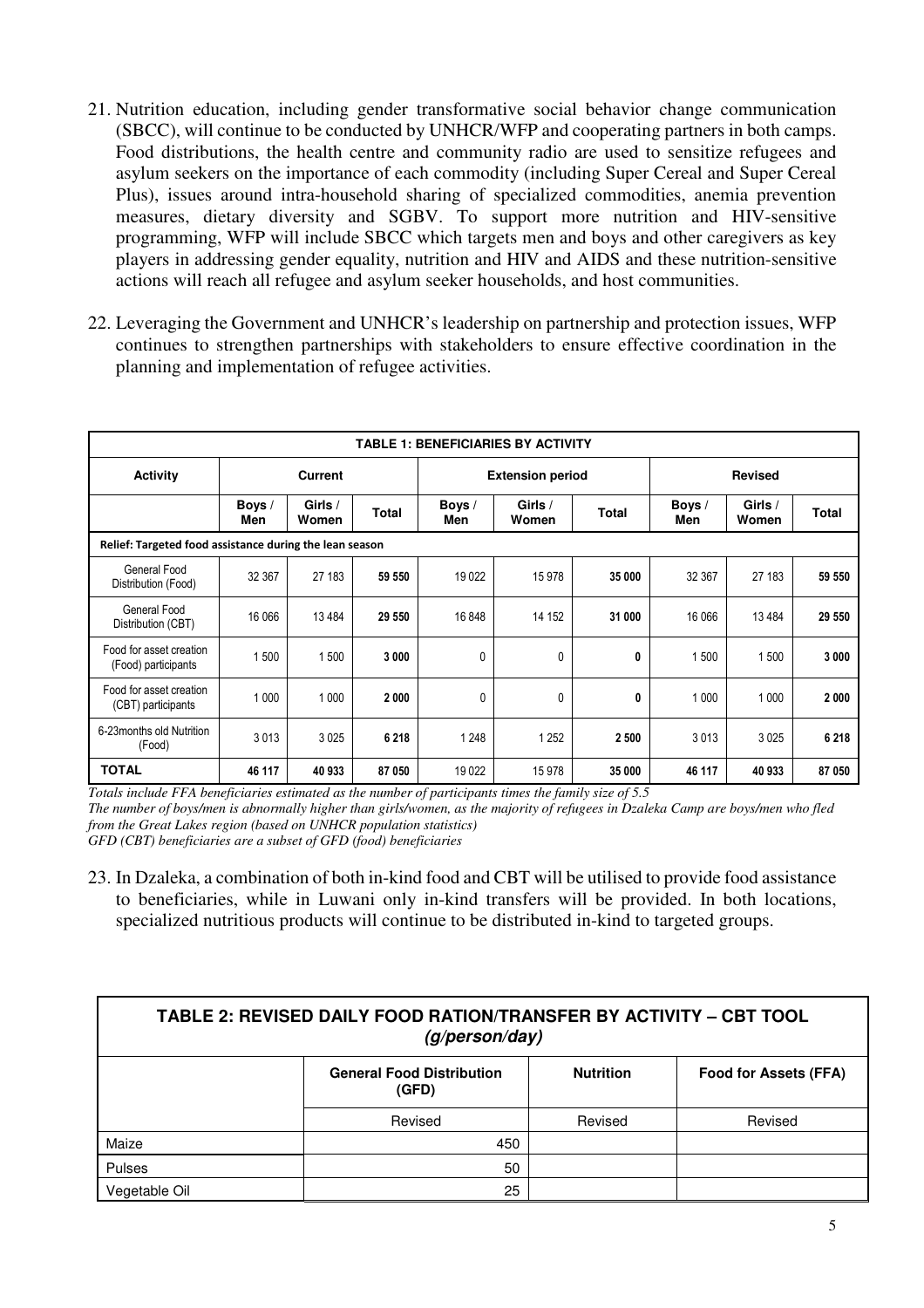| <b>Super Cereal</b>                            | 50      |     |  |
|------------------------------------------------|---------|-----|--|
| <b>Super Cereal Plus</b>                       |         | 100 |  |
| Cash/voucher <sup>9</sup><br>(US\$/person/day) | 0.254   |     |  |
| ∥ TOTAL                                        | 575     | 100 |  |
| Total kcal/day*                                | 2 1 6 4 | 394 |  |

\*the cash transfer value is based on the value of the project food basket (both for GFD and FFA) and is above the minimum wage.

#### **FOOD REQUIREMENTS**

 $\overline{a}$ 

24. Maize, pulses and Super Cereal will be purchased locally and/or in the region, including through WFP's Global Commodity Management Facility, (GCMF) while Super Cereal Plus will be procured internationally as it is not available in the region.

| <b>TABLE 3: FOOD/CASH AND VOUCHER REQUIREMENTS BY ACTIVITY</b> |                       |                                            |                               |                      |
|----------------------------------------------------------------|-----------------------|--------------------------------------------|-------------------------------|----------------------|
|                                                                | Commodity /           | Food requirements (mt) Cash/Voucher (US\$) |                               |                      |
|                                                                | Cash & voucher        | <b>Current</b>                             | Increase /<br><b>Decrease</b> | <b>Revised total</b> |
| <b>General Food</b><br><b>Distribution</b>                     | In-kind food          | 15 386                                     | 6 3 0 5                       | 21 691               |
| <b>General Food</b><br><b>Distribution</b>                     | <b>Cash transfers</b> | 4 945 405                                  | 4631115                       | 9 576 520            |
| <b>Nutrition</b>                                               | In-kind food          | 1 3 2 6                                    | 188                           | 1514                 |
| <b>Food for Assets</b>                                         | In-kind food          | 1551                                       | $\blacksquare$                | 1551                 |
| <b>Food for Assets</b>                                         | <b>Cash transfers</b> | 427 534                                    | $\blacksquare$                | 427 534              |
| <b>TOTAL*</b>                                                  | In-kind food          | 18 264                                     | 6493                          | 24 756               |
|                                                                | <b>Cash Transfers</b> | 4 945 405                                  | 4631115                       | 9 576 520            |

#### **Hazard / Risk Assessment and Preparedness Planning**

- 25. In 2016, refugees in Dzaleka were not supported for one month due to funding constraints. Efforts are underway to develop a funding strategy that includes joint donor alerts and press releases, bilateral interaction with donors and sharing situation reports regularly with all stakeholders, to highlight resourcing shortfalls and implications. Timely confirmation of resources is crucial to the successful implementation of activities. Additionally, while However, budget revision 04 to the PRRO introduced CBT in Dzaleka camp no funding was secured for implementation, hence CBT has not been utilized to date.
- 26. Pipeline breaks caused by delayed food deliveries has adversely affected WFP operations. The Country Office has worked with the Regional Bureau for forward planning and prioritization of local and regional purchases, together with the utilisation of GCMF, to identify and diversify the availability of commodities.

<sup>&</sup>lt;sup>9</sup> The transfer value of \$ 0.166/person/day (\$5 per person per month) is calculated based on households purchasing fresh foods such as salt, milk, eggs, vegetables and meat from the local market to improve their dietary diversity.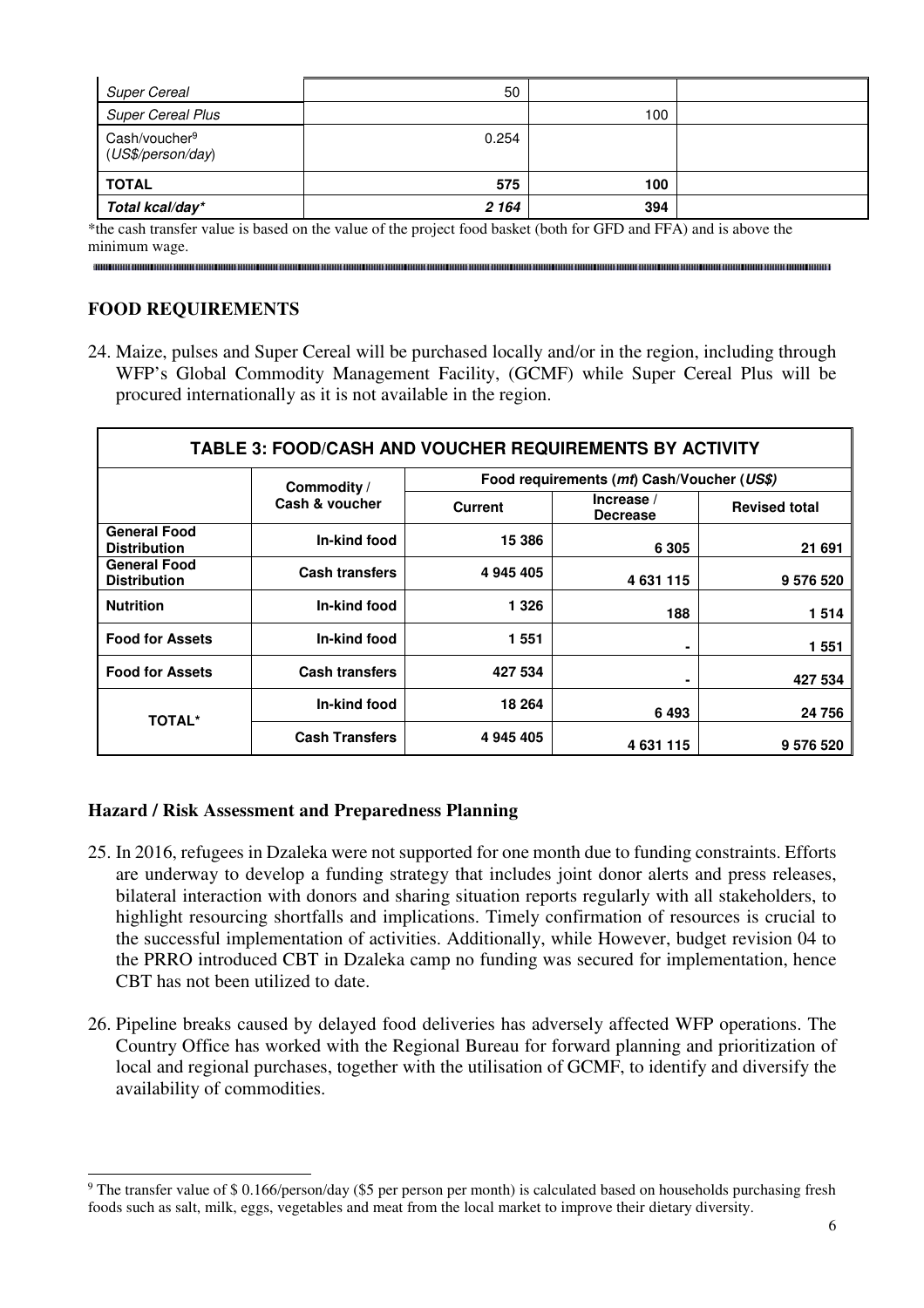Approved by:

David Beasley Executive Director, WFP Date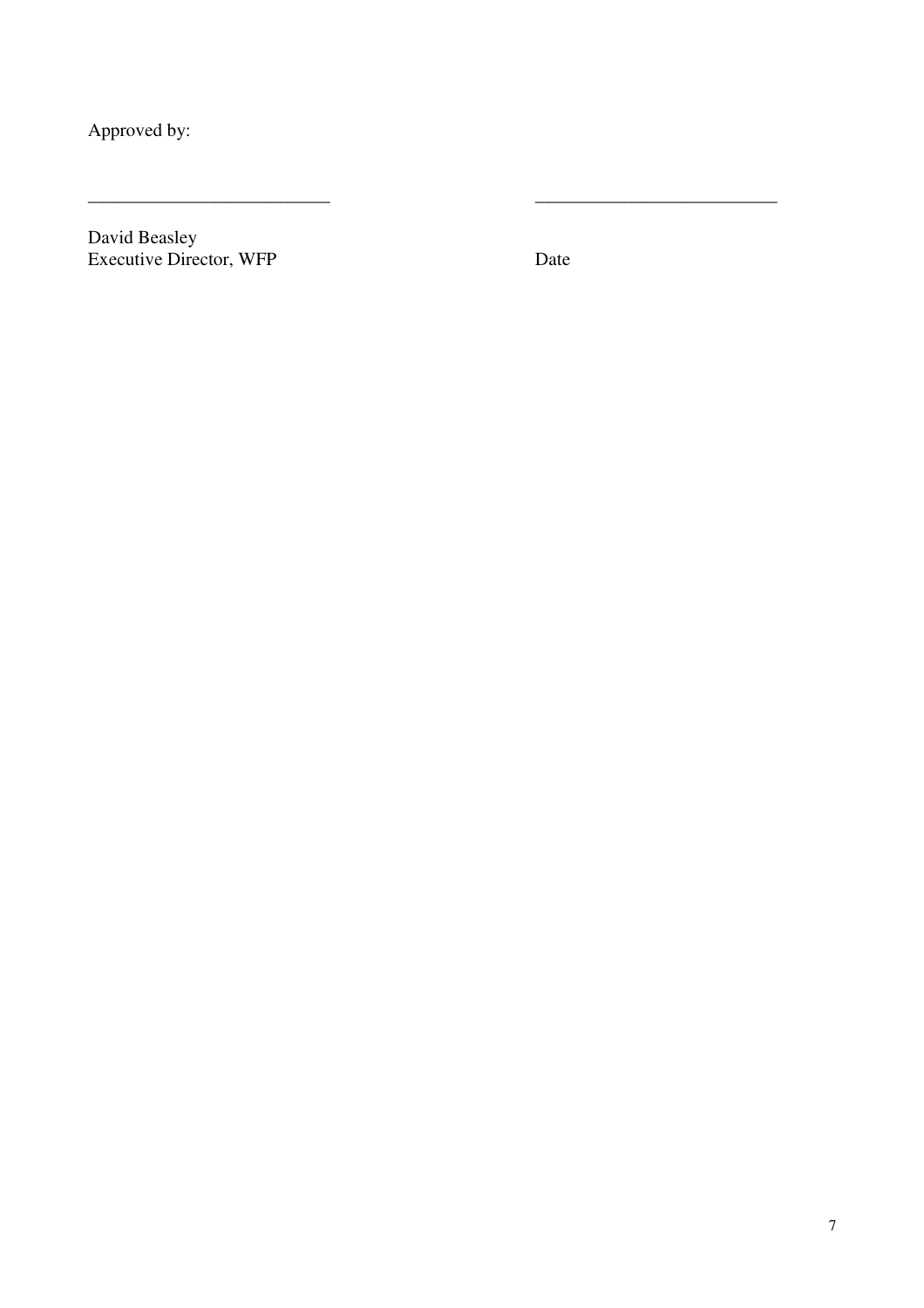| PROJECT COST BREAKDOWN                              |                  |                        |                        |  |
|-----------------------------------------------------|------------------|------------------------|------------------------|--|
|                                                     | Quantity<br>(mt) | <b>Value</b><br>(US\$) | <b>Value</b><br>(US\$) |  |
| Food Transfers                                      |                  |                        |                        |  |
| Cereals                                             | 4 2 8 0          | 1 242 612              |                        |  |
| Pulses                                              | 476              | 318 267                |                        |  |
| Oil and fats                                        | 238              | 223 107                |                        |  |
| Mixed and blended food                              | 1 500            | 1 032 363              |                        |  |
| <b>Total Food Transfers</b>                         | 6493             | 2 816 349              |                        |  |
| <b>External Transport</b>                           |                  | 24 075                 |                        |  |
| <b>LTSH</b>                                         |                  | 1 009 079              |                        |  |
| <b>ODOC</b> Food                                    |                  | 106 295                |                        |  |
| Food and Related Costs <sup>10</sup>                |                  | 3 955 797              |                        |  |
| <b>C&amp;V</b> Transfers                            |                  | 4 260 110              |                        |  |
| C&V Related costs                                   |                  | 371 005                |                        |  |
| <b>Cash and Vouchers and Related Costs</b>          |                  |                        | 4 631 115              |  |
| <b>Capacity Development &amp; Augmentation</b>      |                  |                        |                        |  |
| <b>Direct Operational Costs</b>                     |                  |                        | 8 5 8 6 9 1 3          |  |
| Direct support costs (see Annex I-B)                |                  | 820 542                |                        |  |
| <b>Total Direct Project Costs</b>                   |                  | 9 407 454              |                        |  |
| Indirect support costs $(7.0 \text{ percent})^{11}$ |                  | 658 522                |                        |  |
| <b>TOTAL WFP COSTS</b>                              |                  |                        | 10 065 976             |  |

 $11$  This is a notional food basket for budgeting and approval. The contents may vary.

 $11$  The indirect support cost rate may be amended by the Board during the project.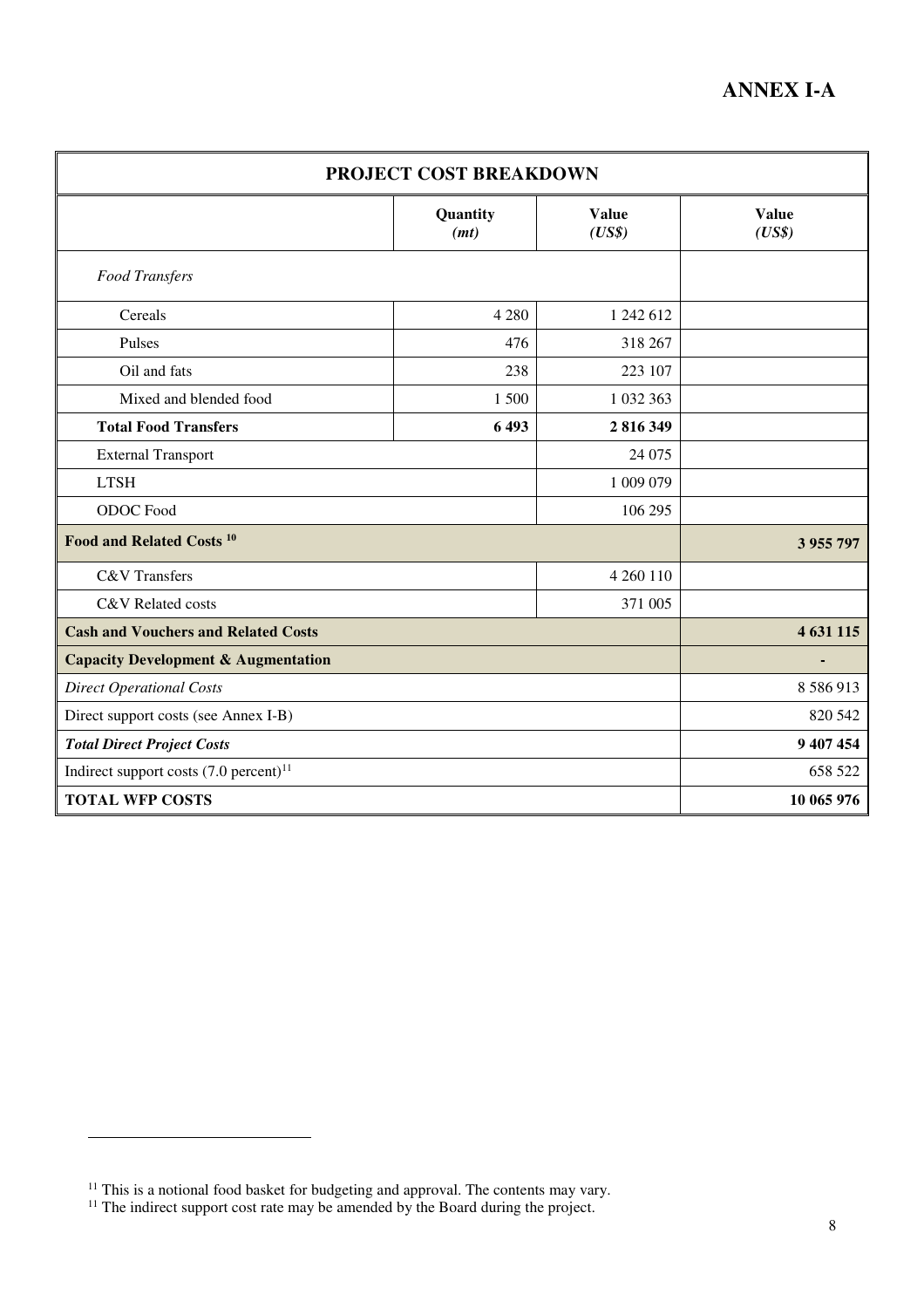### **ANNEX I-B**

| <b>DIRECT SUPPORT REQUIREMENTS (US\$)</b>            |          |  |
|------------------------------------------------------|----------|--|
| <b>WFP Staff and Staff-Related</b>                   |          |  |
| Professional staff <sup>*</sup>                      | 100 687  |  |
| General service staff <sup>**</sup>                  | 254 005  |  |
| Danger pay and local allowances                      | $\theta$ |  |
| <b>Subtotal</b>                                      | 354 692  |  |
| <b>Recurring and Other</b>                           | 124 400  |  |
| <b>Capital Equipment</b>                             | 8 500    |  |
| <b>Security</b>                                      | 51 000   |  |
| <b>Travel and transportation</b>                     | 221950   |  |
| Assessments, Evaluations and Monitoring <sup>1</sup> | 60 000   |  |
| <b>TOTAL DIRECT SUPPORT COSTS</b>                    | 820 542  |  |

\* Costs to be included in this line are under the following cost elements: International Professional Staff (P1 to D2), Local Staff - National Officer, International Consultants, Local Consultants, UNV

\*\* Costs to be included in this line are under the following cost elements: International GS Staff, Local Staff - General Service, Local Staff - Temporary Assist. (SC, SSA, Other), Overtime

<sup>&</sup>lt;sup>1</sup> Reflects estimated costs when these activities are performed by third parties. If WFP Country Office staff perform these activities, the costs are included in Staff and Staff Related and Travel and Transportation.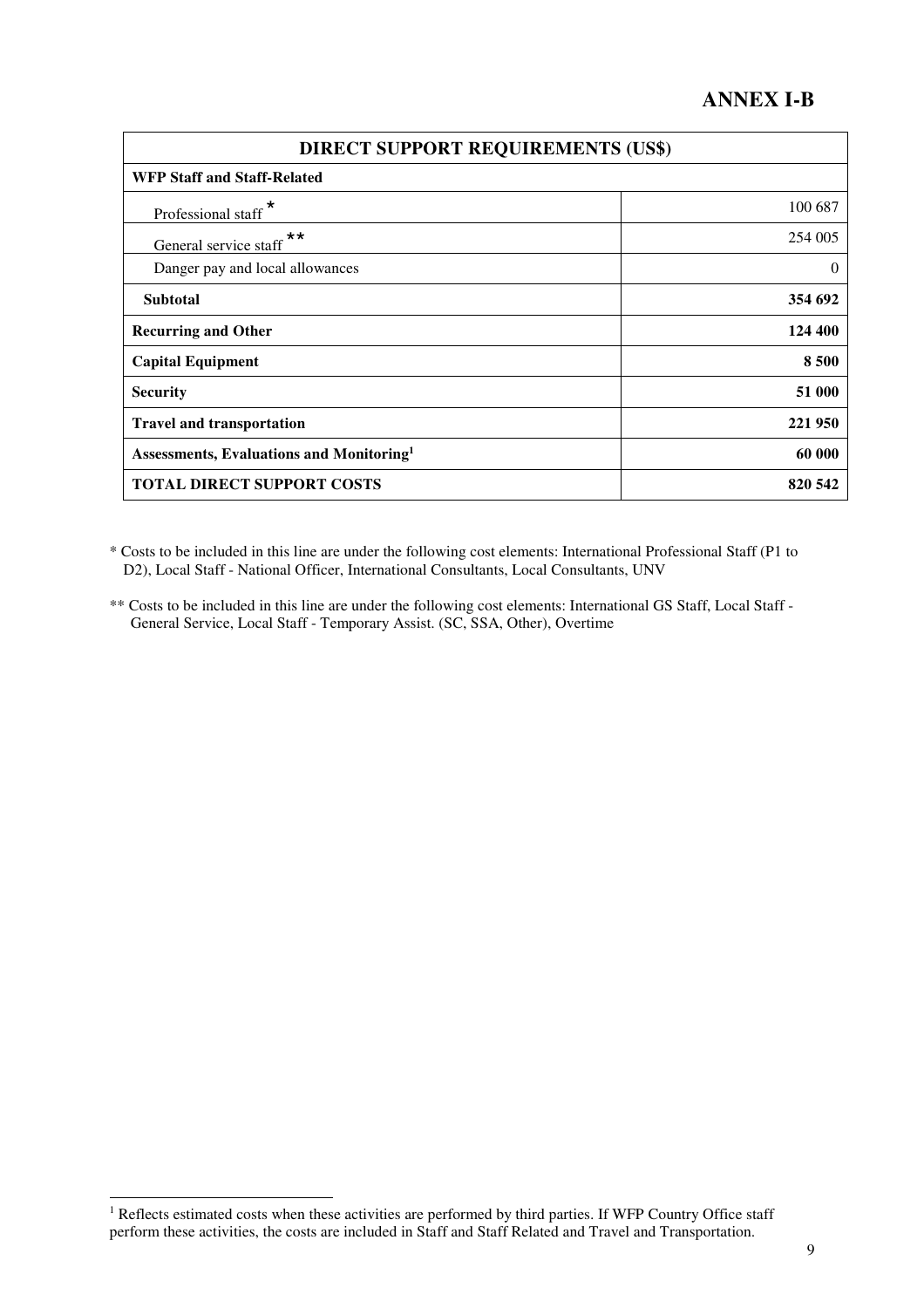## **ANNEX III**

## **MAP**